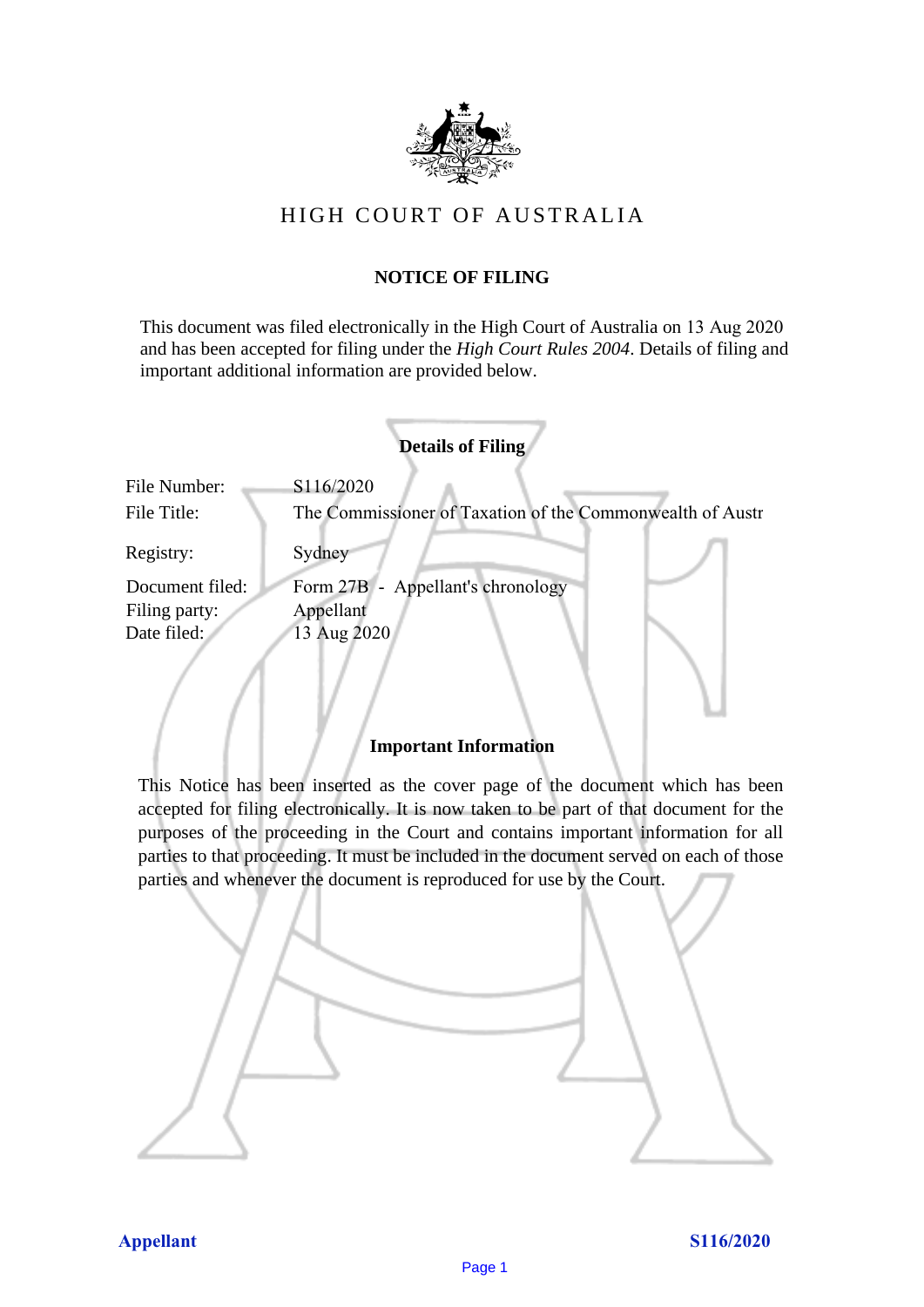### **IN THE HIGH COURT OF AUSTRALIA**  IN THE HIGH COURT OF AUSTRALIA **SYDNEY REGISTRY** SYDNEY REGISTRY

### BETWEEN: BETWEEN:

10 10

#### **THE COMMISSIONER OF TAXATION OF THE COMMONWEALTH OF**  THE COMMISSIONER OF TAXATION OF THE COMMONWEALTH OF **AUSTRALIA** AUSTRALIA Appellant Appellant

# **TRAVELEX LIMITED** TRAVELEX LIMITED

#### **APPELLANT'S CHRONOLOGY** APPELLANT'S CHRONOLOGY

#### **Part I: CERTIFICATION** Part I: CERTIFICATION

## **Part II: CHRONOLOGY OF PRINCIPAL EVENTS** Part Il: CHRONOLOGY OF PRINCIPAL EVENTS

| <b>SYDNEY REGISTRY</b>                                                                 | IN THE HIGH COURT OF AUSTRALIA                                                                                                                                                                                                                                                                                                                                                                                                                                                                                                            |                                             |           |
|----------------------------------------------------------------------------------------|-------------------------------------------------------------------------------------------------------------------------------------------------------------------------------------------------------------------------------------------------------------------------------------------------------------------------------------------------------------------------------------------------------------------------------------------------------------------------------------------------------------------------------------------|---------------------------------------------|-----------|
| <b>BETWEEN:</b>                                                                        | THE COMMISSIONER OF TAXATION OF THE COMMONWEALTH OF                                                                                                                                                                                                                                                                                                                                                                                                                                                                                       | <b>AUSTRALIA</b><br>Appellant               |           |
|                                                                                        |                                                                                                                                                                                                                                                                                                                                                                                                                                                                                                                                           | and                                         |           |
|                                                                                        |                                                                                                                                                                                                                                                                                                                                                                                                                                                                                                                                           |                                             |           |
|                                                                                        |                                                                                                                                                                                                                                                                                                                                                                                                                                                                                                                                           | <b>TRAVELEX LIMITED</b><br>Respondent       |           |
|                                                                                        | <b>APPELLANT'S CHRONOLOGY</b>                                                                                                                                                                                                                                                                                                                                                                                                                                                                                                             |                                             |           |
| <b>Part I: CERTIFICATION</b>                                                           |                                                                                                                                                                                                                                                                                                                                                                                                                                                                                                                                           |                                             |           |
| 1.                                                                                     | We certify that this chronology is in a form suitable for publication on the internet.                                                                                                                                                                                                                                                                                                                                                                                                                                                    |                                             |           |
|                                                                                        |                                                                                                                                                                                                                                                                                                                                                                                                                                                                                                                                           |                                             |           |
|                                                                                        | Part II: CHRONOLOGY OF PRINCIPAL EVENTS                                                                                                                                                                                                                                                                                                                                                                                                                                                                                                   |                                             |           |
| <b>Date</b>                                                                            | Event                                                                                                                                                                                                                                                                                                                                                                                                                                                                                                                                     | <b>Reference</b>                            |           |
| 1 October 2002                                                                         | The Appellant (Commissioner) established for the<br>Respondent an account described as an "Integrated<br>Client Account" (ICA), which is a Running Balance<br>Account (RBA) for the purposes of Part IIB of the<br>Taxation Administration Act 1953 (Administration<br>Act).                                                                                                                                                                                                                                                              | CAB 50 [10]                                 |           |
| 19 December 2008                                                                       | In<br>separate proceedings commenced by the<br>Respondent (the Applicant in those proceedings), the<br>Federal Court refused to make a declaration sought by<br>the Respondent that the sale of foreign currency at<br>Sydney Airport to a passenger who had passed through<br>to the departure side of the customs barrier was a GST-<br>free supply by reason of Item $4(a)$ in s. 38-190(1) of<br>the A New Tax System (Goods and Services Tax) Act<br>1999 (GST Act): Travelex Limited v Commissioner of<br>Taxation [2008] FCA 1961. | CAB 50 [12]                                 |           |
| 29 September 2009                                                                      | The Full Federal Court dismissed the Respondent's<br>appeal from the decision of the Federal Court handed                                                                                                                                                                                                                                                                                                                                                                                                                                 | CAB 50 [12]                                 |           |
| Date of document:<br>Filed on behalf of:<br>Prepared by:<br>Balazs Lazanas & Welch LLP | 13 August 2020<br>The Appellant                                                                                                                                                                                                                                                                                                                                                                                                                                                                                                           | Telephone: 02 9191 0770                     |           |
| Level 10, 67 Castlereagh Street<br>Sydney NSW 2000                                     |                                                                                                                                                                                                                                                                                                                                                                                                                                                                                                                                           | Fax: 02 9191 0779<br>Email: gina@blwllp.com |           |
| <b>Appellant</b>                                                                       | Page 2                                                                                                                                                                                                                                                                                                                                                                                                                                                                                                                                    | Ref: Gina Lazanas                           | S116/2020 |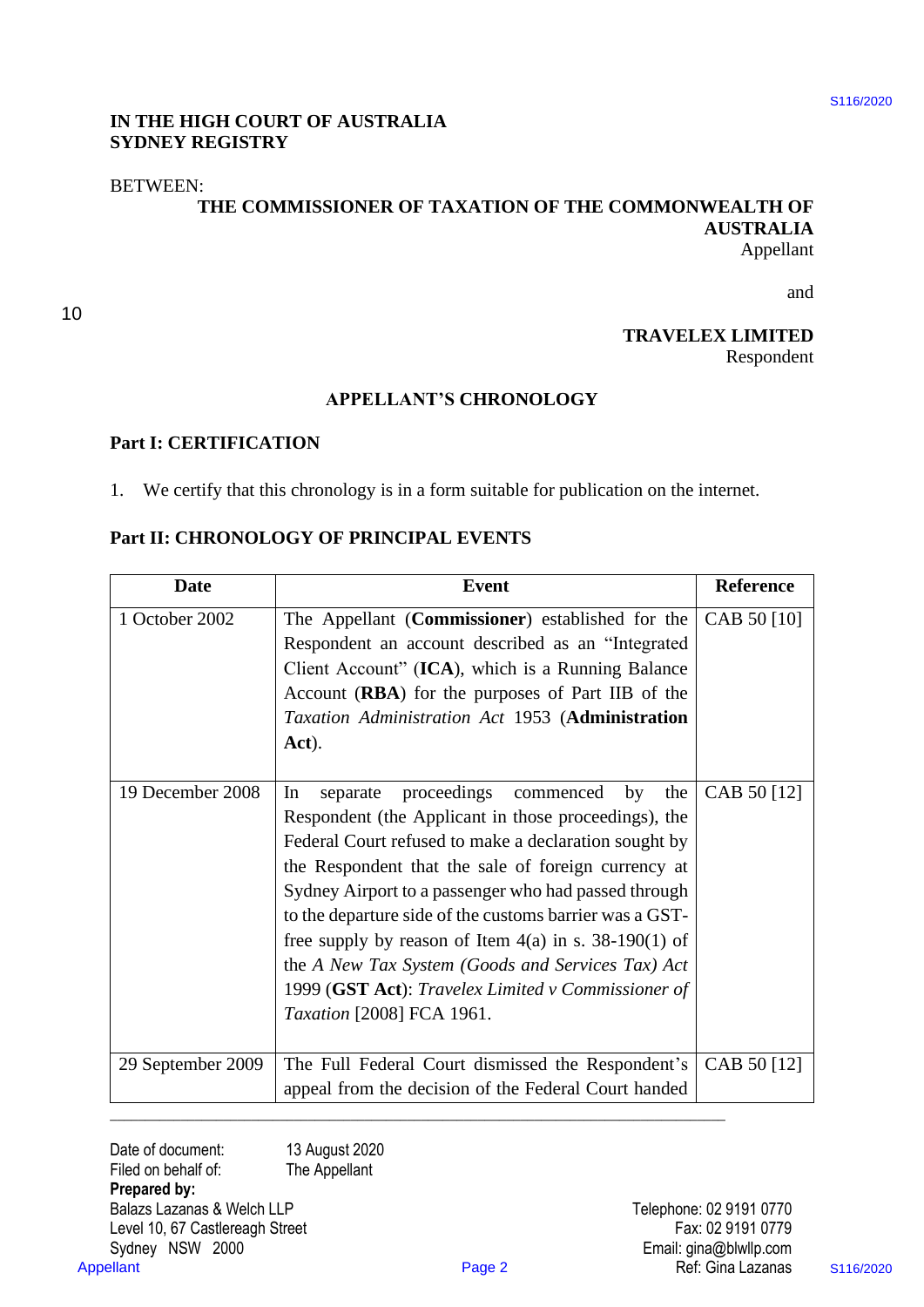|                   | down on 19 December 2008: Travelex Limited v                                                                                                                                                                                                                                                                                                                                                                                                                        |                                                   | S <sub>116</sub> /2020 |
|-------------------|---------------------------------------------------------------------------------------------------------------------------------------------------------------------------------------------------------------------------------------------------------------------------------------------------------------------------------------------------------------------------------------------------------------------------------------------------------------------|---------------------------------------------------|------------------------|
|                   | Commissioner of Taxation [2009] FCAFC 133.                                                                                                                                                                                                                                                                                                                                                                                                                          |                                                   |                        |
| 16 December 2009  | Respondent lodged its Business Activity<br>The<br>Statement for the November 2009 tax period<br>(November 2009 BAS), consistent with the decision<br>the Full Federal Court handed down on<br>of<br>29 September 2009. The November 2009 BAS<br>included a GST return for the November 2009 tax<br>period. The net amount payable reported by the<br>Respondent in the November 2009 BAS was \$37,751,<br>payable on 21 December 2009 and calculated as<br>follows: | CAB 50 [13]<br>AFM 12 -<br>$MS-2$ to<br>affidavit |                        |
|                   | GST on sales<br>\$698,348<br>1A<br>\$660,597<br>GST on purchases (input tax<br>1B<br>credits)<br>\$37,751<br>9<br>Your payment amount                                                                                                                                                                                                                                                                                                                               |                                                   |                        |
| 17 December 2009  | The Commissioner allocated to the Respondent's ICA<br>a debit amount of \$37,751 (the November 2009 BAS<br>net amount). The entry was stated to be "effective" on<br>21 December 2009.                                                                                                                                                                                                                                                                              | CAB 51 [16]<br>AFM 16 -<br>$MS-3$ to<br>affidavit |                        |
|                   | The Respondent paid \$37,751 to the Commissioner.                                                                                                                                                                                                                                                                                                                                                                                                                   | CAB 12 [17]<br>AFM 5 -<br>Affidavit at<br>$[24]$  |                        |
| 18 December 2009  | The Commissioner allocated the payment of \$37,751<br>to the Respondent's ICA as a credit amount, with an<br>effective date of 17 December 2009.                                                                                                                                                                                                                                                                                                                    | CAB 51 [16]<br>AFM 16 -<br>$MS-3$ to<br>affidavit |                        |
| 29 September 2010 | The High Court allowed the Respondent's appeal from<br>the decision of the Full Federal Court referred to<br>above: Travelex Limited v Commissioner of Taxation<br>$[2010]$ HCA 33.                                                                                                                                                                                                                                                                                 | CAB 51 [17]                                       |                        |
| 24 June 2011      | KPMG, on behalf of the Respondent, wrote to the<br>Commissioner to, <i>inter alia</i> , request an extension in<br>relation to finalising the entitlement to a GST refund<br>of under-claimed input tax credits for the periods I                                                                                                                                                                                                                                   | CAB 51 [19]<br>AFM 19 -<br>MS-6 to<br>affidavit   |                        |

\$116/2020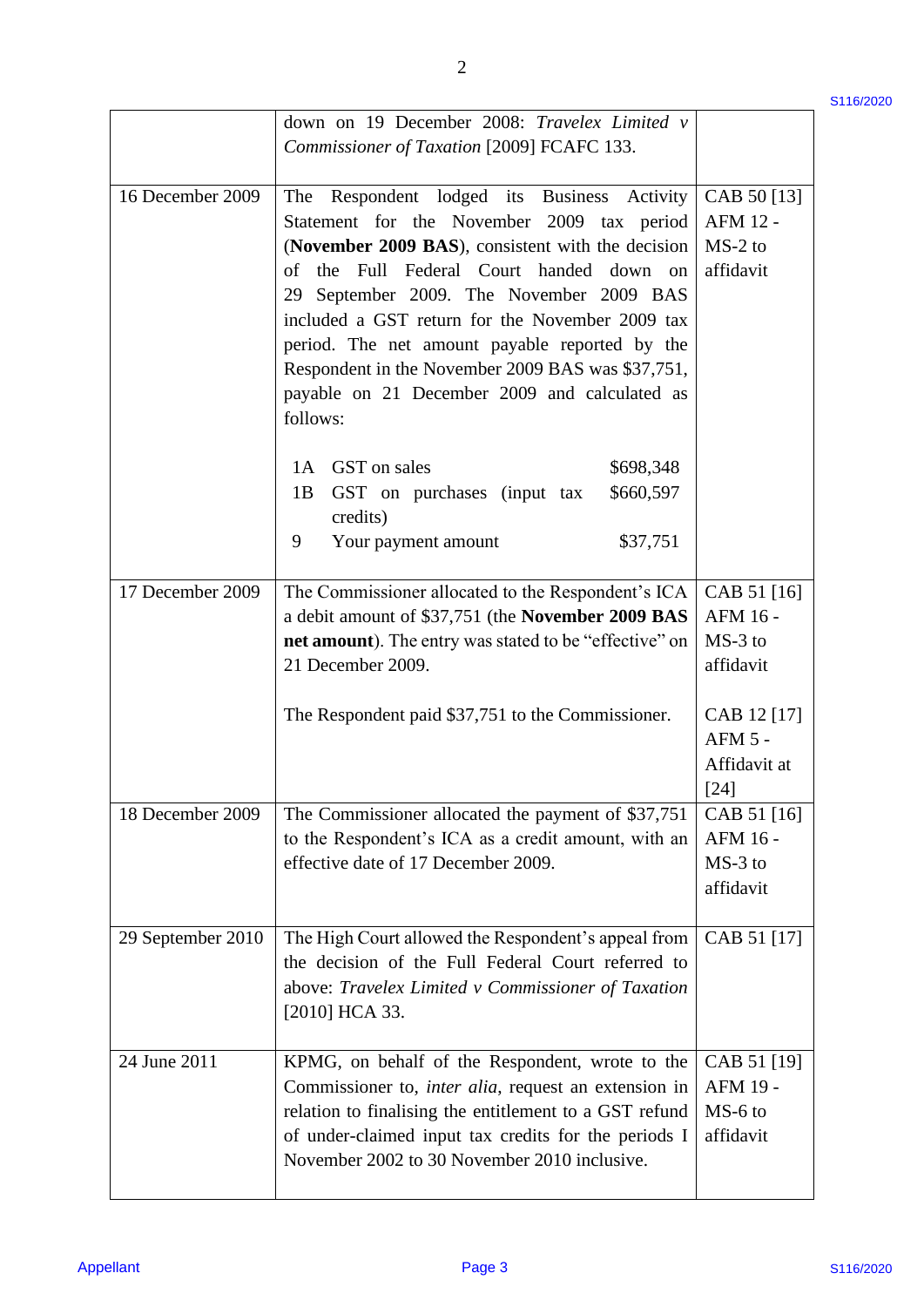\$116/2020

| 8 June 2012      | KPMG, on behalf of the Respondent, wrote to the                                                            | CAB 51 [21] | S <sub>116</sub> /2020 |
|------------------|------------------------------------------------------------------------------------------------------------|-------------|------------------------|
|                  | Commissioner to notify the Commissioner of the                                                             | AFM 19 -    |                        |
|                  | Respondent's entitlement to a GST refund for under                                                         | MS-6 to     |                        |
|                  | claimed input tax credits following the High Court                                                         | affidavit   |                        |
|                  | decision handed down on 29 September 2010 (the                                                             |             |                        |
|                  |                                                                                                            |             |                        |
|                  | Notification of entitlement to GST refund). In the<br>letter KPMG informed the Commissioner that the       |             |                        |
|                  |                                                                                                            |             |                        |
|                  | Respondent had completed the process required to                                                           |             |                        |
|                  | submit the first tranche of revisions for the periods 1                                                    |             |                        |
|                  | January 2008 to 31 December 2009 and the total                                                             |             |                        |
|                  | refund calculated for those periods was \$3,328,377.<br>The amount of the refund for the November 2009 tax |             |                        |
|                  |                                                                                                            |             |                        |
|                  | period was stated to be \$149,020. KPMG also                                                               |             |                        |
|                  | requested that the Commissioner amend the BAS                                                              |             |                        |
|                  | returns for the periods 1 January 2008 to 31 December                                                      |             |                        |
|                  | 2009 in accordance with the refund amounts.                                                                |             |                        |
| 12 June 2012     | The Notification of entitlement to GST refund was                                                          | CAB 51 [21] |                        |
|                  | received by the Commissioner.                                                                              |             |                        |
| 28 June 2012     | The Commissioner allocated the amount of \$149,020                                                         | CAB 52 [24] |                        |
|                  | to the Respondent's ICA as a credit amount. The                                                            | AFM 26 -    |                        |
|                  | effective date of the allocation was stated to be 16                                                       | MS-7 to     |                        |
|                  | December 2009 and the entry in the Respondent's ICA                                                        | affidavit   |                        |
|                  | contained the notation "Amended self assessed                                                              |             |                        |
|                  | amount(s) for the period ended 30 Nov 09".                                                                 |             |                        |
| 3 July 2012      | The Commissioner sent to the Respondent a document   CAB 53 [28]                                           |             |                        |
|                  | entitled "Confirmation of revised activity statement"                                                      | AFM 29 -    |                        |
|                  | for the period $1/11/2009$ to $30/11/2009$ ". The                                                          | MS-8 to     |                        |
|                  | document stated that the total amount of the activity                                                      | affidavit   |                        |
|                  | statement had been changed from \$37,751Dr to                                                              |             |                        |
|                  | \$111,269Cr and this resulted in a credit adjustment of                                                    |             |                        |
|                  | \$149,020 for the period calculated as follows:                                                            |             |                        |
|                  | GST on sales<br>\$698,348<br>1A                                                                            |             |                        |
|                  | \$809,617<br>GST on purchases (input tax<br>1B                                                             |             |                        |
|                  | credits)                                                                                                   |             |                        |
|                  | Net amount for this statement<br>\$111,269CR<br>9                                                          |             |                        |
| 3 July 2012      | The Commissioner allocated to the Respondent's ICA                                                         | CAB 53 [29] |                        |
|                  | a debit amount of \$149,020.                                                                               | AFM 26 -    |                        |
|                  |                                                                                                            | MS-7 to     |                        |
|                  |                                                                                                            | affidavit   |                        |
|                  |                                                                                                            |             |                        |
|                  |                                                                                                            |             |                        |
|                  |                                                                                                            |             |                        |
| <b>Appellant</b> | Page 4                                                                                                     |             | S116/2020              |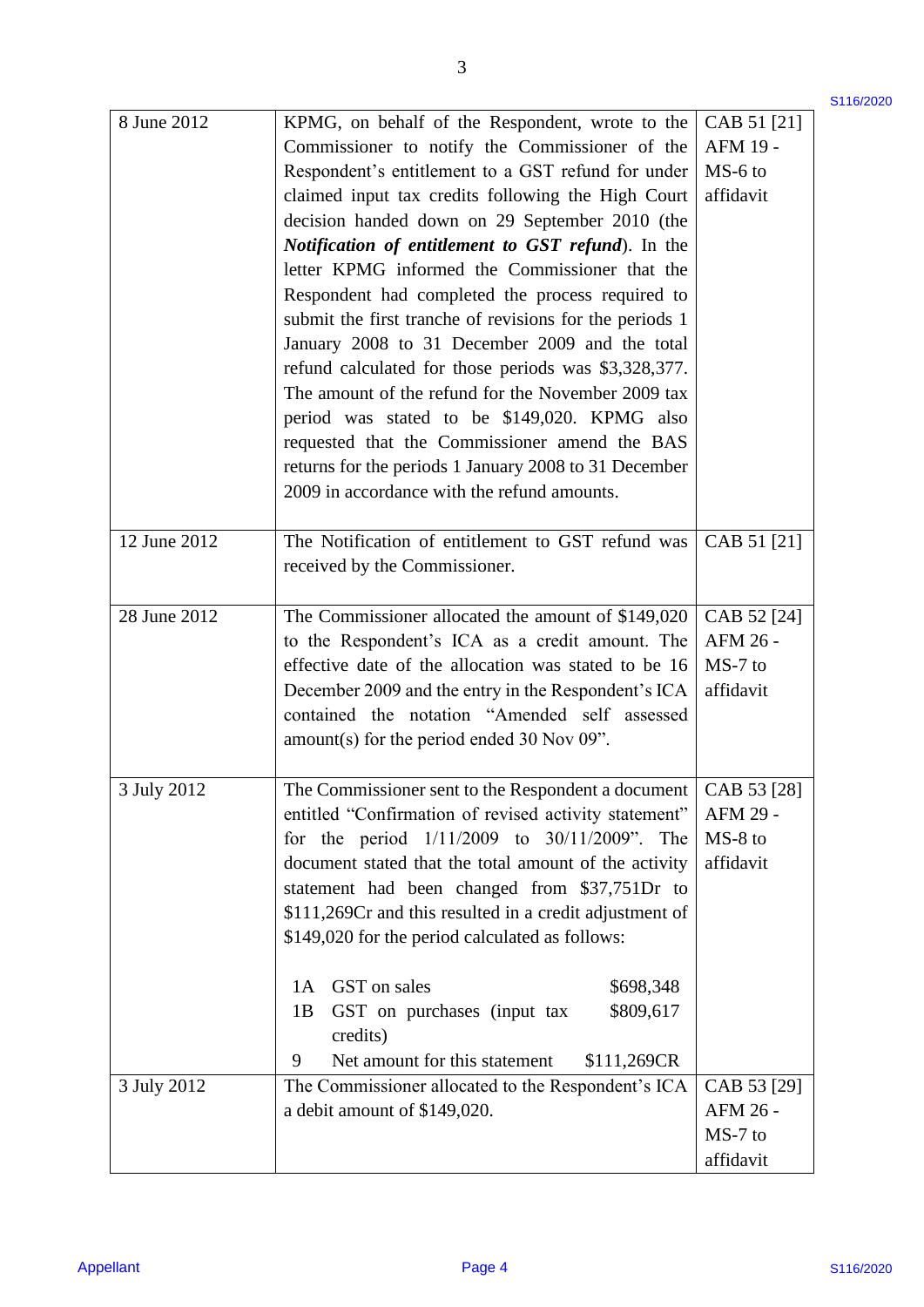| 6 July 2012       | The Commissioner paid to the Respondent the amount<br>of \$149,020.                                                                                                                                                                                              | CAB 53 [31]                                                                         |
|-------------------|------------------------------------------------------------------------------------------------------------------------------------------------------------------------------------------------------------------------------------------------------------------|-------------------------------------------------------------------------------------|
| 19 September 2012 | The Commissioner paid to the Respondent an amount<br>of \$2,791.82 in delayed refund interest pursuant to s.<br>12AA of the Overpayments Act. The amount included<br>interest in respect of the \$149,020 amount, for the<br>period 29 June 2012 to 6 July 2012. | CAB 53 [32]                                                                         |
| 5 December 2016   | The Respondent commenced proceedings in the<br>Federal Court.                                                                                                                                                                                                    |                                                                                     |
|                   | The Respondent filed:<br>a. Originating Application for declaratory relief under<br>s. 39B of the Judiciary Act 1903 with respect to the<br>calculation<br>of<br>interest<br>under<br>payment<br>the<br>Overpayments Act.                                        | CAB 99 [1]<br><b>AFM 35</b>                                                         |
|                   | b. Statement of Claim                                                                                                                                                                                                                                            | CAB 99 [2]<br><b>AFM 39</b>                                                         |
|                   | c. Affidavit of Meagan Stewart sworn on 1 December<br>2016 and Annexures "MS-1" to "MS-9"                                                                                                                                                                        | <b>CAB 101</b><br><i>(index)</i><br>references<br>only)<br>AFM 5, 12,<br>15, 19, 26 |
|                   |                                                                                                                                                                                                                                                                  | (Affidavit<br>$MS-2$ ,<br>and<br>MS-3, MS-6,<br>$MS-7)$                             |
| 25 January 2017   | The Commissioner filed a Defence in the Federal<br>Court proceedings.                                                                                                                                                                                            | CAB 99 [3]<br><i>(index)</i><br>reference<br>only)<br><b>AFM 45</b>                 |
| 9 February 2017   | The Respondent filed a Reply in the Federal Court<br>proceedings.                                                                                                                                                                                                | CAB 99 [4]<br><i>(index)</i><br>reference<br>only)<br><b>AFM 51</b>                 |
| 2 March 2017      | The Commissioner and the Respondent filed a<br>Statement of Agreed Facts in the Federal Court<br>proceedings.                                                                                                                                                    | CAB 99 [5]<br><i>(index)</i><br>reference<br>only)<br><b>AFM 56</b>                 |